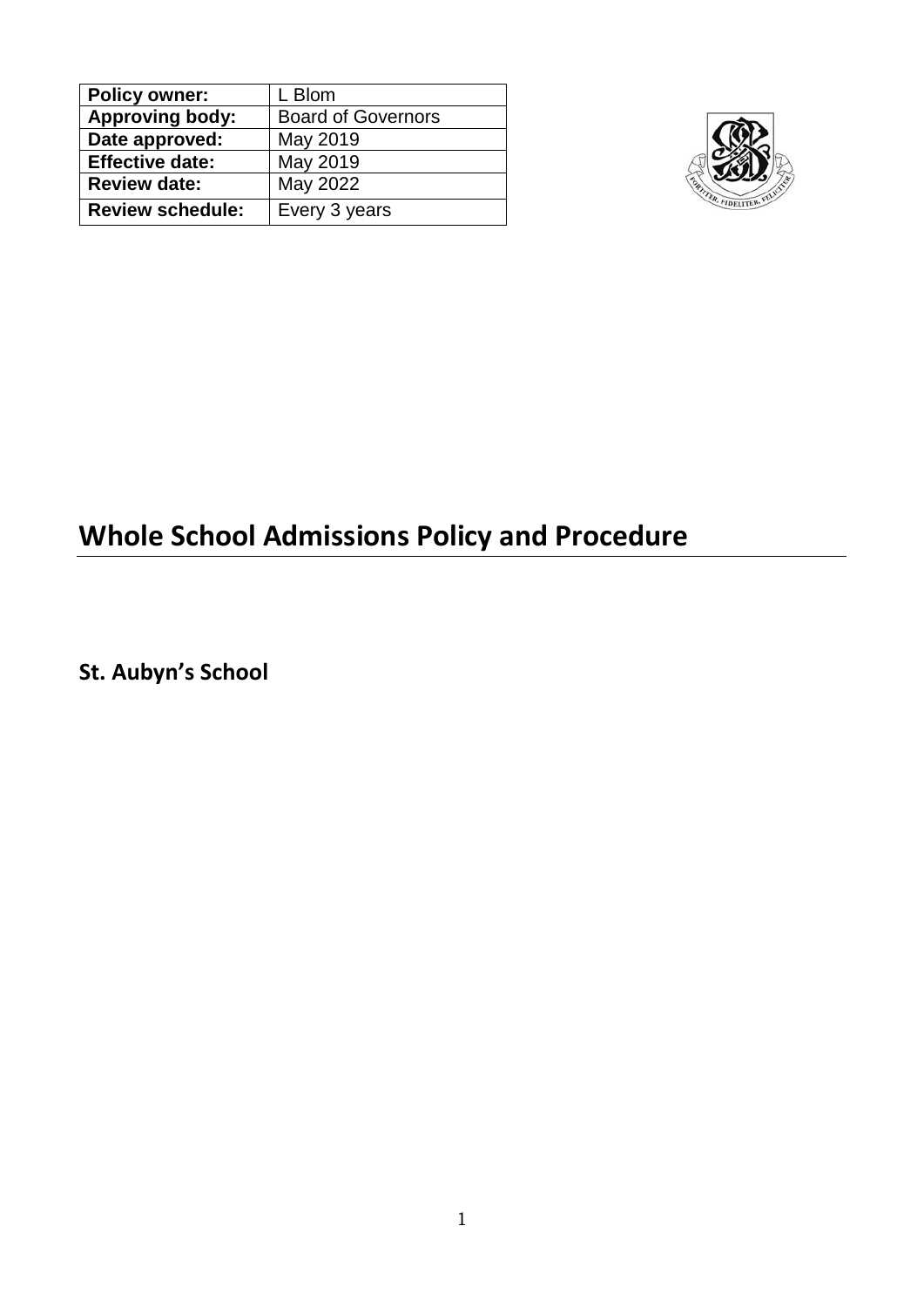The main points of entry to the School are the Early Years Foundation Stage (Nursery and Reception) and at ages 7 (National Curriculum Year 3) and 11 (National Curriculum Year 7), with entry at other ages dependent upon vacancies occurring.

Prompt registration is advisable as applications for entry are generally well in excess of places available. Parents are asked to note that the School does not accept pre-birth registrations.

Admission is ultimately at the discretion of the Headmaster and is subject to the School's assessment procedures where applicable.

We reserve the right to restrict the offer of places to children whom we feel can benefit from the broad and varied curriculum offered and make a positive contribution to the School community.

All candidates must have the legal right to live and study in the UK.

### **Note to Parents:**

It is expected that those children joining the School in the Nursery will continue into Reception and will progress into the main school, subject to the pupil satisfying the relevant criteria and the required standards of behaviour and progress.

Parents must inform the Registrar if they intend to withdraw their child before Reception or do not intend their child to complete their preparatory/primary education at St Aubyn's and should note clause 90 and clause 53 of the School's Terms and Conditions.

If your priority is for your child to gain entry to a local, selective school, rather than to complete their primary/preparatory education at St Aubyn's, our advice is to accept a place at another school. Younger siblings of pupils who have left the School before 11+ will not be considered for entry.

Parents are expected to show commitment to the School's ethos as described in the School's aims.

## **SIBLINGS**

Priority is given to siblings of pupils at the School at the proposed time of entry, although admission is not automatic and the candidate must meet the admissions criteria where applicable.

### **PRIOR TO ENTRY**

- A non-refundable registration fee of £100 is payable when parents submit the online registration form to the School.
- All prospective parents must make an appointment to visit the School and meet the Headmaster either before or after registration, (this does not include Open Day). Offers will not be made unless parents have visited the School.
- Each year registered families receive a copy of the School magazine and an accompanying note from the Headmaster.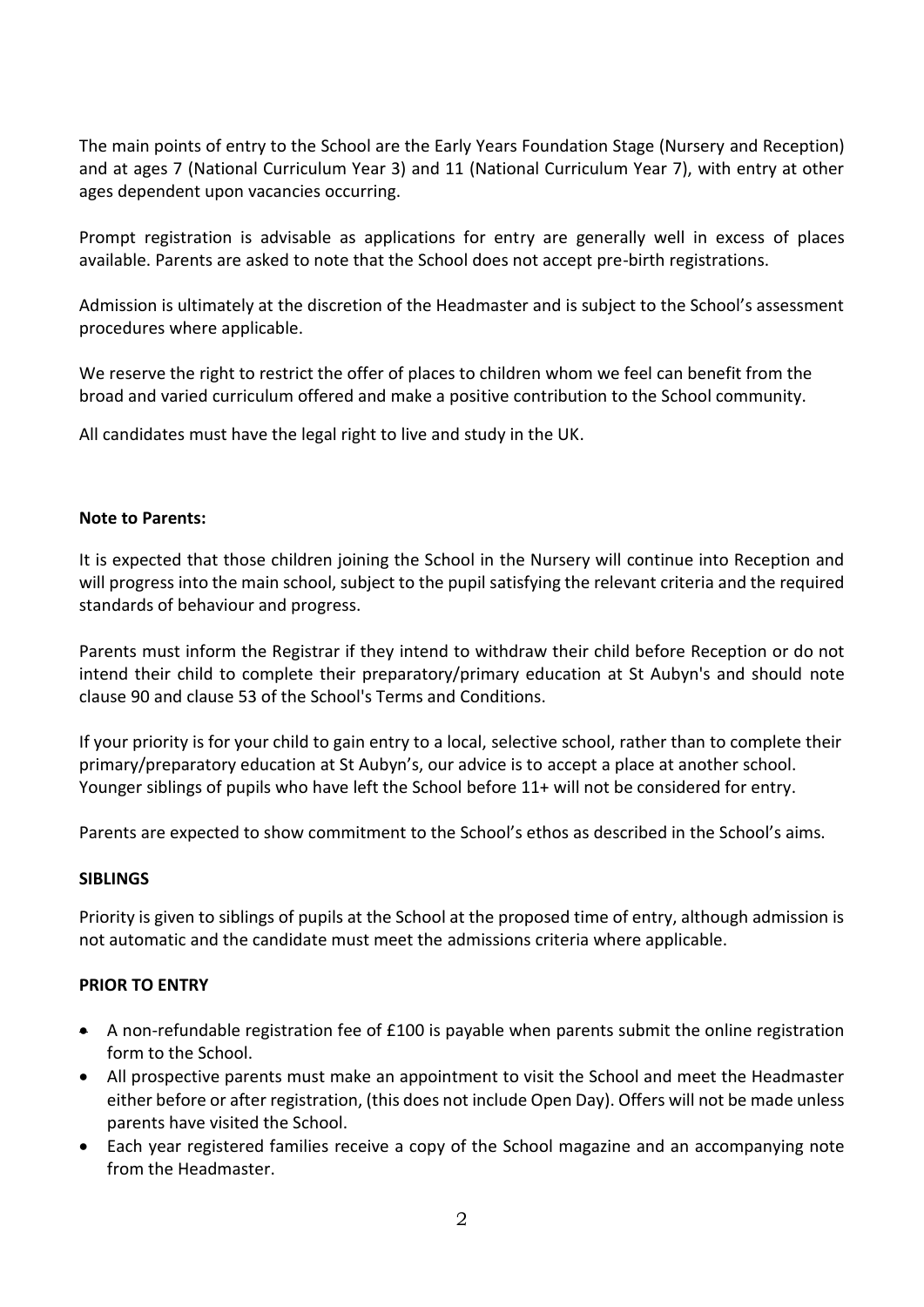- Parents are invited to relevant school meetings which may be of interest to registered families.
- Registered parents are also welcome to contact the School at any time during the admissions process.
- A deposit of £500 is payable when a firm place is accepted (and returned once the child has left the School, provided that he/she remains until at least the end of Year 6).

# **ENTRY TO THE NURSERY**

- Younger siblings of children already attending the School are expected to register in the normal way.
- Places are offered from September through to the end of December for entry the following September. If you have not heard from us by the end of December, please do not assume that your application has been unsuccessful; places might still be available later in the year and we may contact you.
- The induction process includes visits to the School by children in the Summer Term before joining the School in September.

There is no formal entry test for children entering the Nursery, also known as 3+, but places are offered on the basis that children are physically, socially and emotionally ready to start school.

Pupils who enter into Nursery are expected to remain at the School until at least Year 6.

To that end, parents must be able to assure the School that their child can fulfil the basic minimum requirements before their child begins at the School. These are outlined below.

Basic minimum expectations for Nursery are:

- Able to use the toilet and wash/dry their hands independently (children must be out of nappies)
- Able to communicate basic wants and needs through verbal communication in English
- Able to listen and respond to instructions
- Able to speak in short sentences by joining several words together
- Able to enjoy playing with other children
- Able to sit at a table whilst eating and drinking

It is desirable for your child to have the following abilities:

- Prepared to attempt to put on own coat and shoes
- Able to play sensibly alongside another child
- Able to sit and listen to stories, play with toys and look at books for several minutes
- Able to hold a pencil or crayon and beginning to 'mark make'.

The decision to defer or refuse entry to the School rests with the Head. The Head's decision is final.

Children in Nursery are taught in a classroom setting that is a blend of play-based and adult led activities leading to a more formalised learning environment. As a result, children who enter into Nursery already equipped with these areas of learning are able to take advantage of the School's fast pace of learning and normally make rapid progress.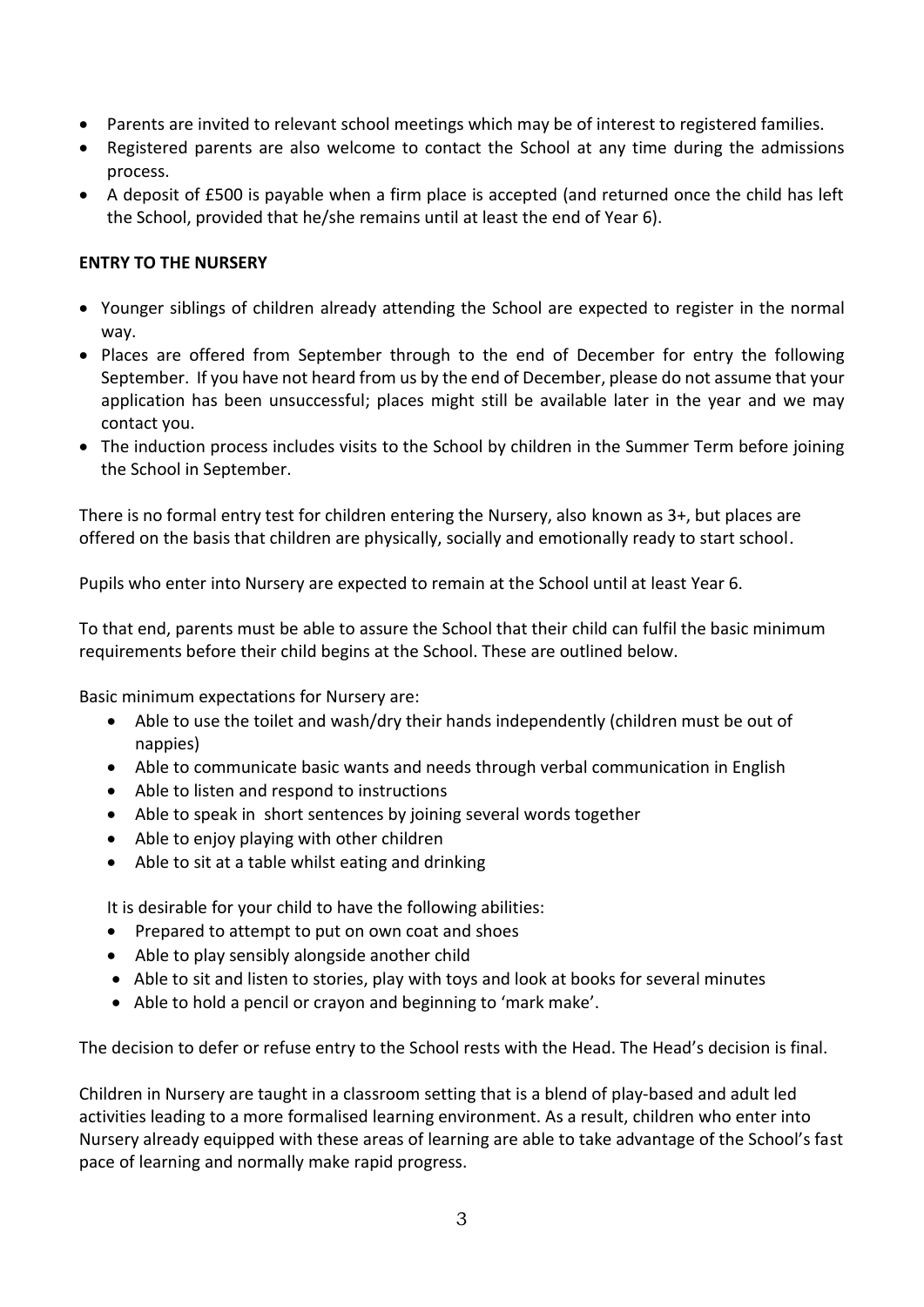## **ENTRY AT RECEPTION AND ABOVE**

When places become available at Reception or above, they are filled by prospective pupils from our waiting lists. We welcome enquiries from new families who, once registered, are then added to our lists. Assessments are arranged once a space becomes available, with the School contacting anyone on our waiting lists.

Parents wishing their child to join the school in Reception are invited in for an informal assessment of the child within the School setting. The assessments are age-appropriate and designed to identify pupils who are able to benefit from our balanced and well-rounded curriculum and who will make a positive contribution towards the life of the School, including positive social interaction with their peers. Children coming into Reception will be expected to integrate successfully with the current cohort: emotionally, socially and demonstrating excellent behaviour.

Pupils who are assessed and do not meet the required behavioural, social and emotional standards are allowed to stay on the waiting list.

The School recognises that a balanced proportion of boys and girls in a year group is important for a successful co-educational environment. This proportion will vary from year to year, but will be as close as possible to 50:50 for all year groups.

In all matters regarding admissions, the Head's decision is final.

For pupils entering Years 1 and above a child must receive a satisfactory reference from their current school, as well as meeting the School's academic entrance requirements. Entry at this stage is a selective process.

# **ENTRY AT YEAR 3**

Entry at this stage is by selective process. To gain entry, a child must satisfy the assessment criteria showing the potential to be able to cope with the School's academic curriculum and meet the entrance requirements for a Senior School in the future. In addition to reaching the required standard in these assessments, a child must receive a satisfactory reference from their current school.

- Registered parents are contacted and their child is invited to attend a day of activities, which will include assessment in mathematics and English, in the Lent term prior to entry in September.
- Children who are offered a place for September entry will be invited to attend an induction morning in the Summer Term.
- The School offers limited assisted places to eligible children intending to enter the School at Year 3; information is available below and on the School website.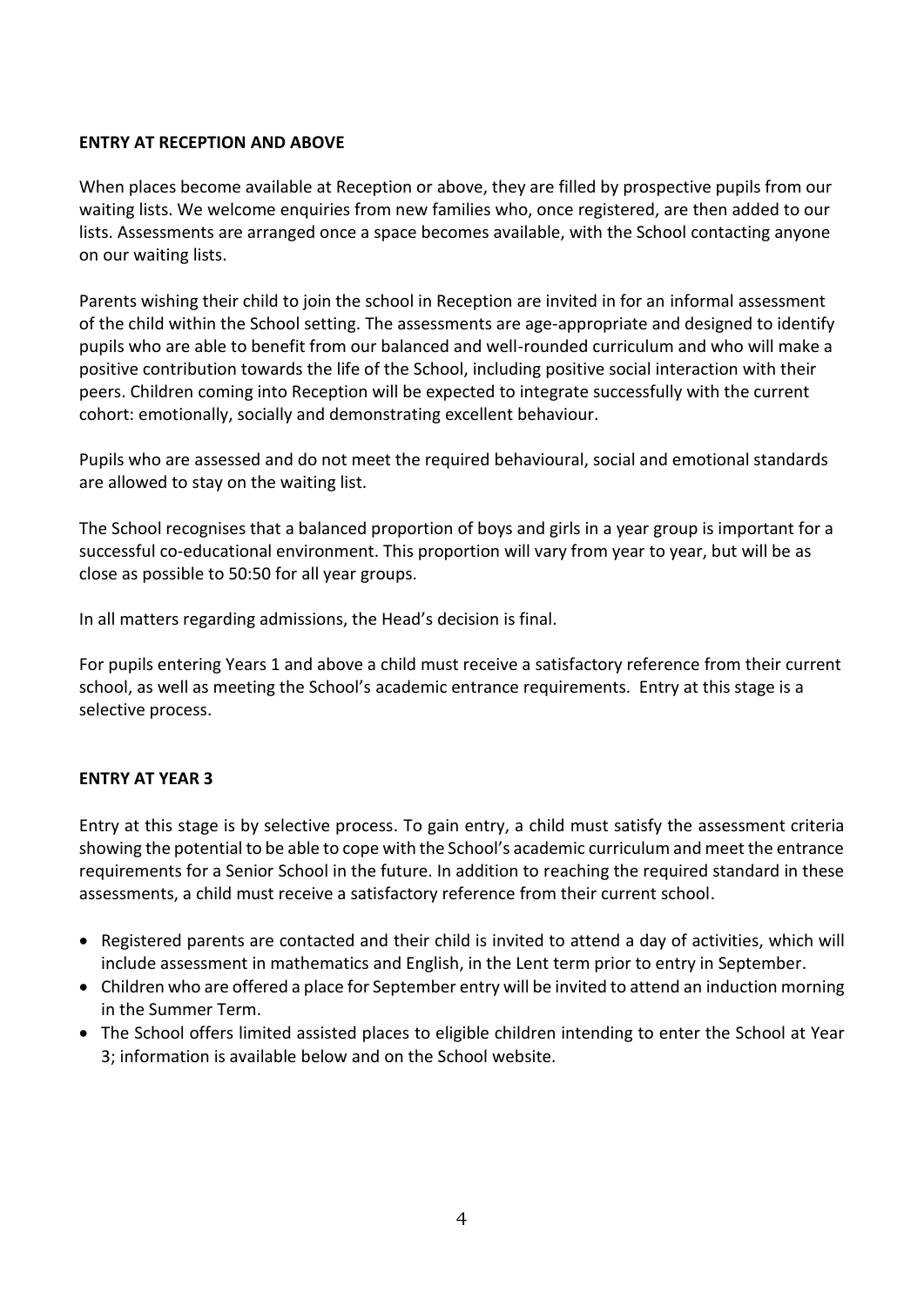## **ENTRY AT YEAR 7**

- There are formal assessment tests in maths, English and verbal reasoning. Children will also be interviewed individually or in very small groups.
- This process takes place mainly in the Lent term prior to entry in September.
- Children who are offered a place for September entry will be invited to attend an induction morning during the Summer Term prior to entry in September.

## **ENTRY INTO OTHER YEAR GROUPS**

- Occasionally places may become available if children leave the School.
- Individual arrangements should be made with the Registrar in relation to mid-year admissions.
- Pupils who are assessed and do not meet the required academic, social and emotional standards are allowed to stay on the waiting list. However, the School would normally not allow unsuccessful pupils to re-sit within a two year period, as it is unlikely that a pupil who is unsuccessful will be able to make enough progress to successfully gain entry during that time frame

## **ASSISTED PLACES**

• An assisted place, worth up to 100% of tuition fees, may be awarded to a pupil entering Year 3. Assisted places are open to all candidates and are available, subject to annual review, through to Year 6 with the possibility of extending through to Year 8.

### **EQUALITY, DIVERSITY AND DISABILITY**

All candidates for admission will be treated equally, irrespective of their or their parents' race, sexual orientation, religion or belief, pregnancy or maternity, gender reassignment or any disability. Candidates will also be treated equally in respect of their parents' age, gender or marital or civil partnership status.

The School is inclusive and welcomes applicants with disabilities and special educational needs. The School currently has limited facilities for the disabled but will do all that is reasonable to comply with its legal and moral responsibilities under the Equality Act 2010 and Special Educational Needs and Disability Act 2001 in order to accommodate the needs of applicants who have disabilities for which, with reasonable adjustments, the School can cater adequately.

Parents of a child who has any disability or special educational needs should provide the School with full details on registration. The School needs to be aware of any particular requirements which may affect a child's ability to participate in the admissions procedure and to take full advantage of the education provided at the School.

The School shall determine the reasonable adjustments that are required for the applicant based on the information provided, in accordance with the School's obligations under equality legislation. The School will consult with parents about the adjustments which can reasonably be made to